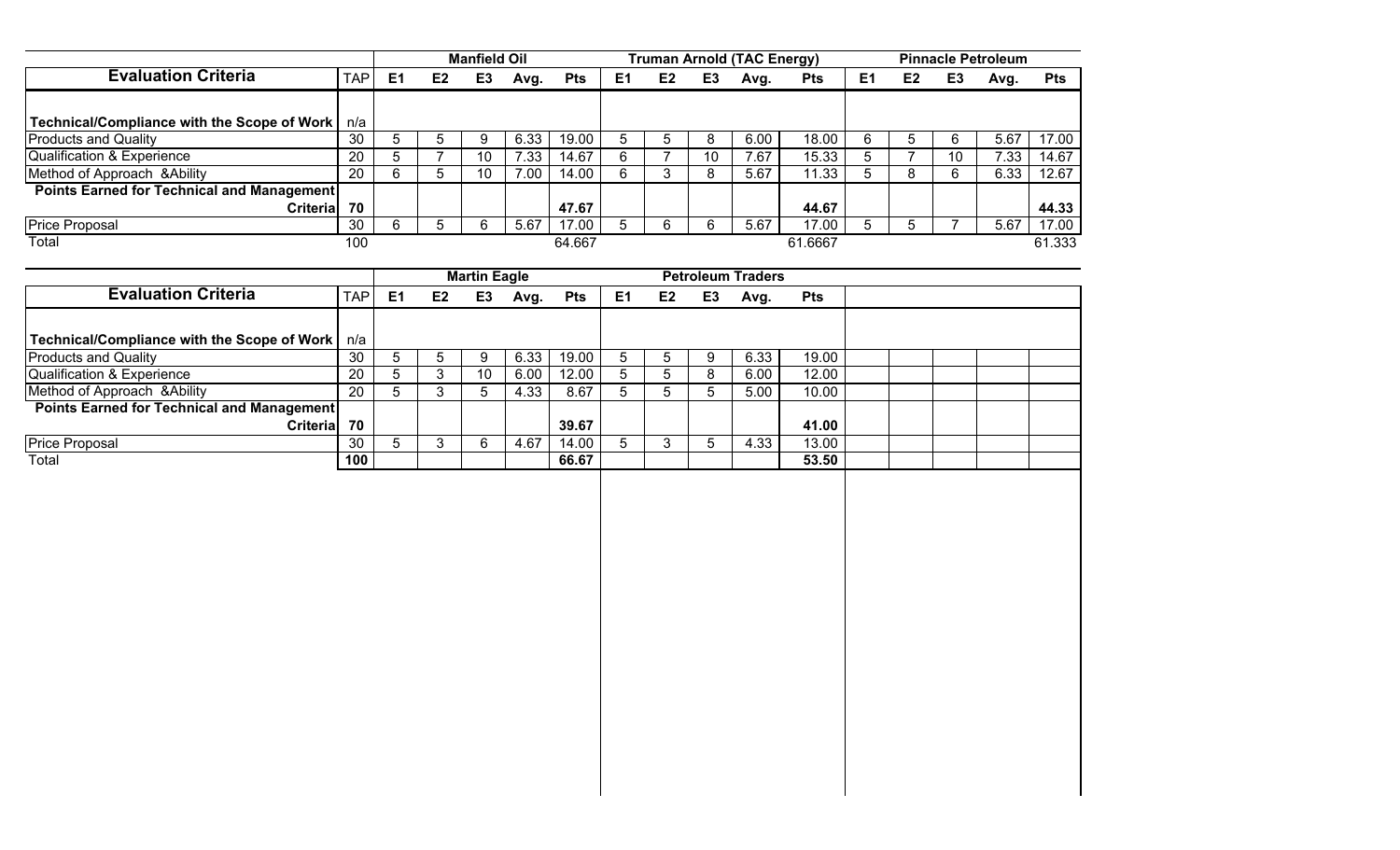# **STATEMENT OF DISCLOSURE**

The following firms/ entities have responded to RFP 19-0000037 Motor Fuels and Aviation Fuels and Related Services:

- Mansfield Oil Companies
- Martin Eagle
- Truman Arnold Companies dba TAC Energy
- Pinnacle Petroleum Inc.
- Petroleum Traders Inc.

To mitigate any potential concerns regarding conflict of interest, I hereby acknowledge that: (check one)

Neither I, nor any member of my immediate family, have a conflict of interest or financial interest in any of the firms submitting a proposal. Also, I agree to respect the confidentiality of submitted proposals.

I, and/or a member of my immediate family, has a potential conflict of interest or financial interest in a firm submitting a proposal as detailed below:

| Signatur             | Date: $10/4/19$ |
|----------------------|-----------------|
|                      |                 |
| <b>ACTION TAKEN:</b> |                 |

Accepted for participation on the Evaluation Committee for the above-referenced procurement.  $\sqrt{ }$ 

Released from participation on the Evaluation Committee for the above-referenced procurement.

Date: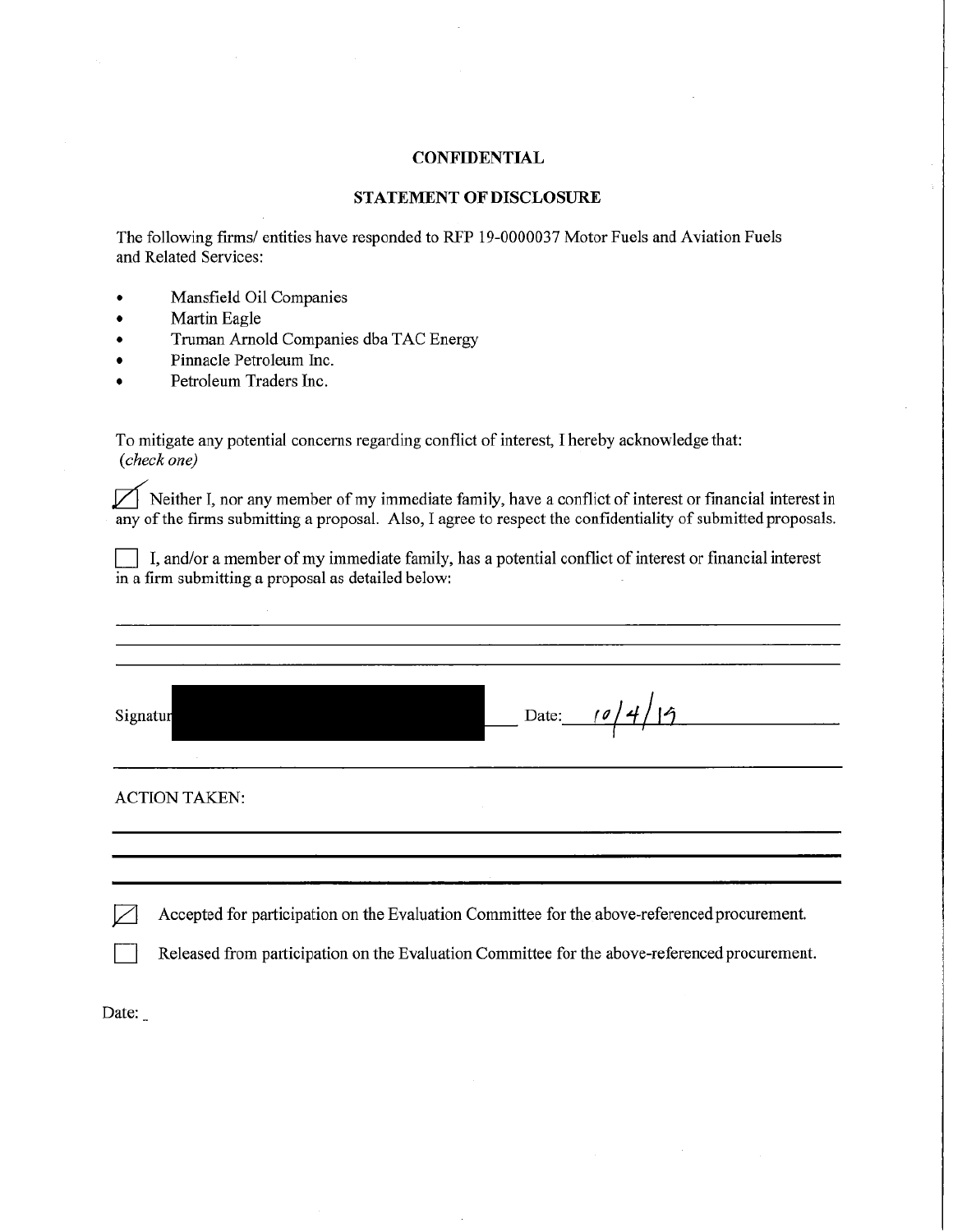### STATEMENT OF DISCLOSURE

The following firms/ entities have responded to RFP 19-0000037 Motor Fuels and Aviation Fuels and Related Services:

- Mansfield Oil Companies
- Martin Eagle
- Truman Arnold Companies dba TAC Energy
- Pinnacle Petroleum Inc.
- Petroleum Traders Inc.

To mitigate any potential concerns regarding conflict of interest, I hereby acknowledge that: (check one)

 $\boxed{V}$  Neither I, nor any member of my immediate family, have a conflict of interest or financial interest in any of the firms submitting a proposal. Also, I agree to respect the confidentiality of submitted proposals.

I, and/or a member of my immediate family, has a potential conflict of interest or financial interest in a firm submitting a proposal as detailed below:

Signature: Date: **ACTION TAKEN:** 

Accepted for participation on the Evaluation Committee for the above-referenced procurement.

Released from participation on the Evaluation Committee for the above-referenced procurement.

Date: 10/4/2019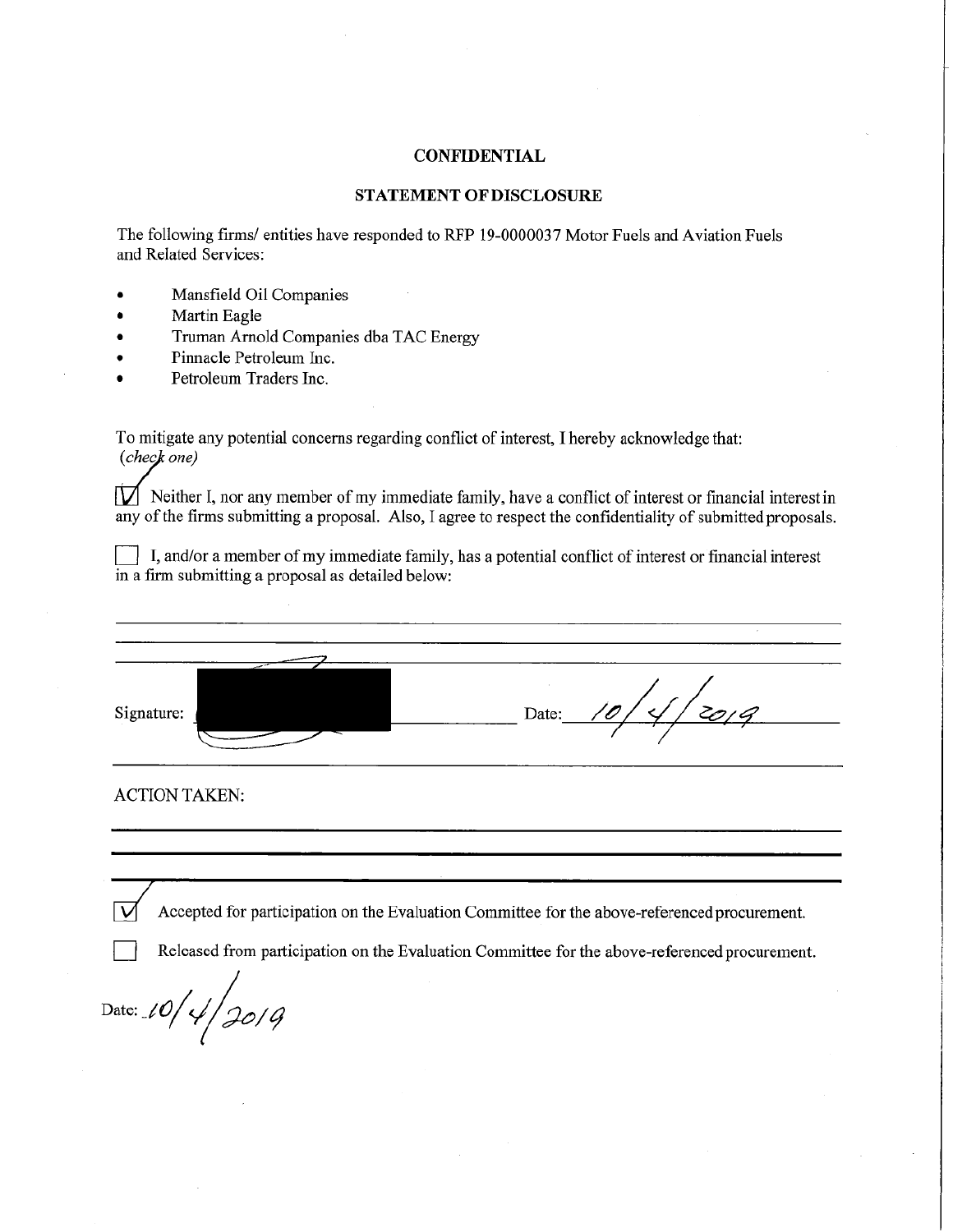# **STATEMENT OF DISCLOSURE**

The following firms/ entities have responded to RFP 19-0000037 Motor Fuels and Aviation Fuels and Related Services:

- Mansfield Oil Companies
- Martin Eagle
- Truman Arnold Companies dba TAC Energy
- Pinnacle Petroleum Inc.
- Petroleum Traders Inc.

To mitigate any potential concerns regarding conflict of interest, I hereby acknowledge that: (check one)

Neither I, nor any member of my immediate family, have a conflict of interest or financial interest in any of the firms submitting a proposal. Also, I agree to respect the confidentiality of submitted proposals.

I, and/or a member of my immediate family, has a potential conflict of interest or financial interest in a firm submitting a proposal as detailed below:

| Signature:           |  | Date: 10/4/2019 |  |
|----------------------|--|-----------------|--|
| <b>ACTION TAKEN:</b> |  |                 |  |
|                      |  |                 |  |

Accepted for participation on the Evaluation Committee for the above-referenced procurement.

Released from participation on the Evaluation Committee for the above-referenced procurement.

Date:  $\frac{1}{\sqrt{2}}$